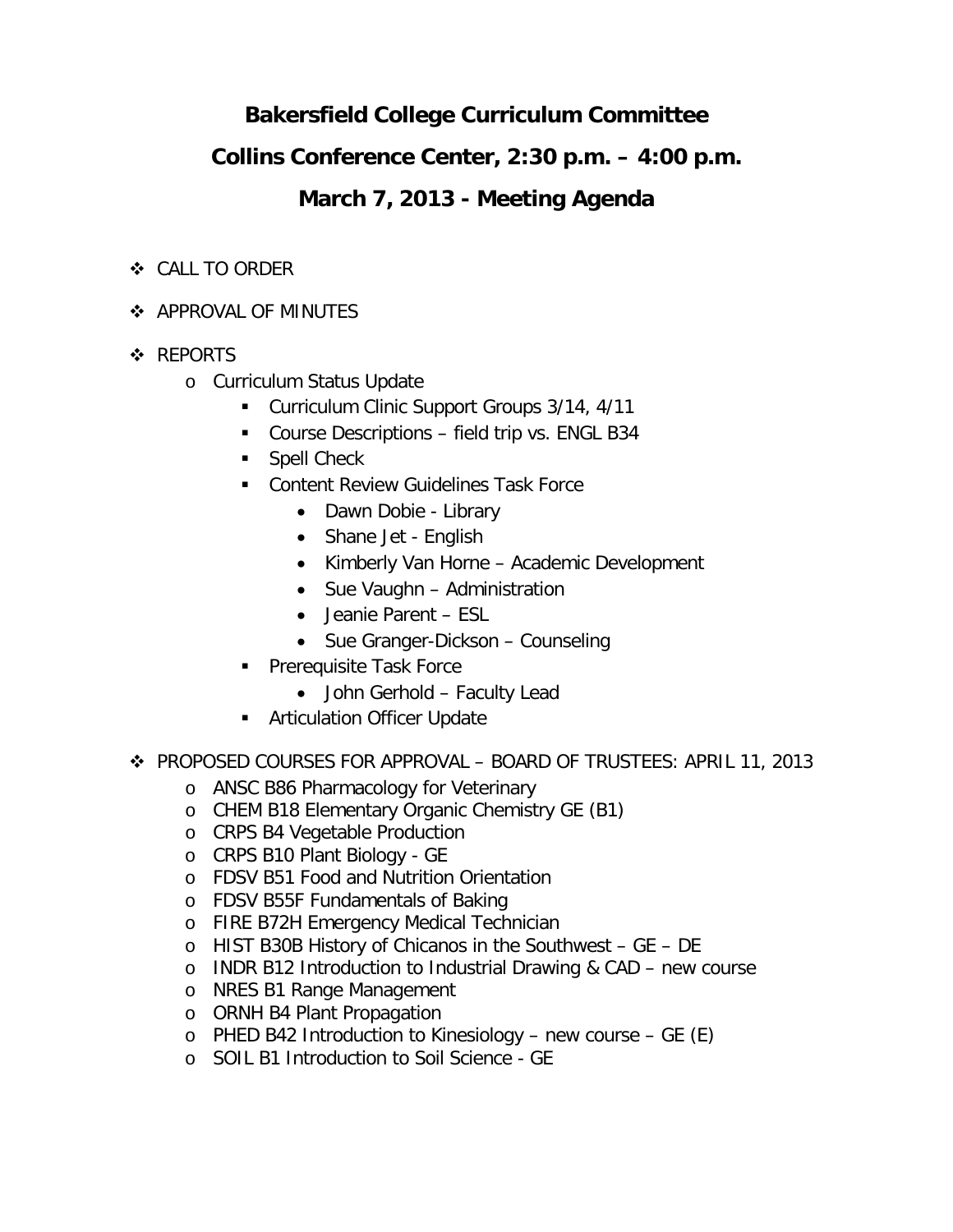- PROPOSED COURSES FOR DELETION BOARD OF TRUSTEES: APRIL 11, 2013
	- o ANTH B21 Special Projects in Anthropology
	- o CHDV B70Z Continuing Professional Development
	- o COMM B49A Special Topics/Comm: Communication Ambassadors
	- o ENSL B61N Basic Reading and Vocabulary
	- o ENSL B71AN Basic Listening/Speaking I
	- o ENSL B71CN Basic Listening/Speaking II
	- o ENSL B80 Preparation for Academic Writing
	- o ENSL B80N Preparation/Academic Writing
	- o FDSV B56 Special Projects Foods/Nutrition
	- o PHED B6Y Coed Activity/Yoga
- ◆ PROPOSED COURSES FOR UPDATE TO REPEATABILITY STATUS
	- o ART B29 Special Studies in Art
	- o EDUC B77 Concepts and Tools for Online Learning
	- o FDSV B55B Food Service Production Theory II
	- o GEOL B21 Topics in Geology
	- o PHED B2SB Aquatics: Beginning Swimming
	- o PHED B6A Coed Activity/Archery
	- o PHED B6BB Coed Activity/Basketball
	- o PHED B6FCX Coed Activity/Fitness Center
	- o PHED B6BLB Coed Activity/Beginning Ballet
	- o PHED B6G Coed Activity/Golf
	- o PHED B6JD Coed/Individual Activity: Jazz Dance
	- o PHED B6SC Coed Activity/Soccer
	- o PHED B6T Coed Activity/Tennis
	- o PHED B6V Coed Activity/ Beginning Volleyball
	- o PHED B6WT Coed Activity/ Weight Training
	- o PHED B32 Shape Up
	- o POLS B5 Current Issues/American Government
	- o PSYC B21 Special Projects in Psychology
	- o SOC B21 Special Projects in Sociology
- GOOD AND WELFARE CONCERNS
- ADJOURNMENT NEXT MEETING SCHEDULED FOR MARCH 21, 2013

#### **Reviewed Courses by Team A & B on 9/20/12 Agenda:**

MATH B4A Mathematics of Elementary School Teaching

#### **Reviewed Courses by Team A & B on 10/4/12 Agenda:**

COMS B35 OOP and Data Structures with C++ - removed COMS B96 Applied Linux - removed 3/4 COMS B93 Microsoft Active Directory Services – removed 3/7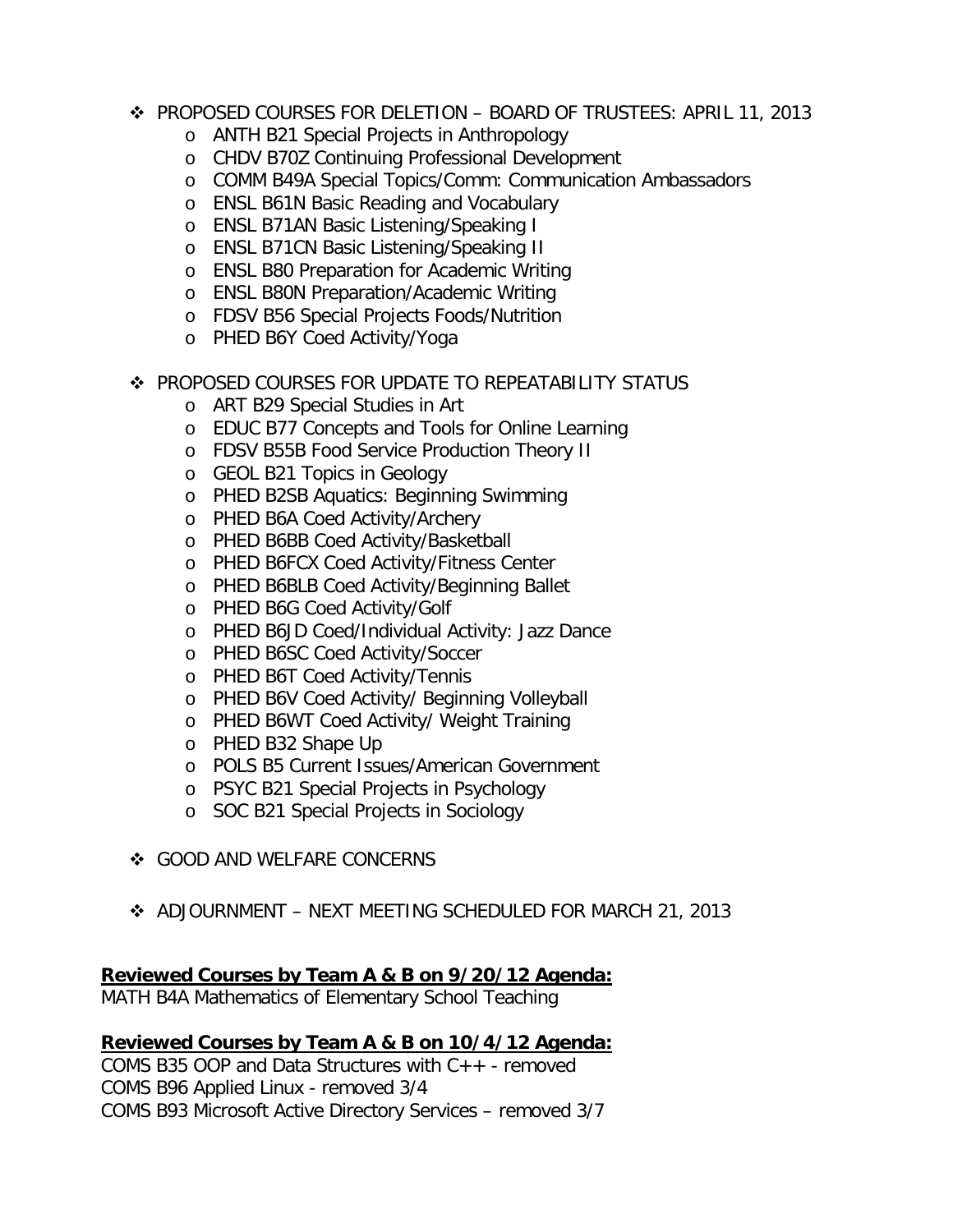#### **Reviewed Courses by Team A & B on 10/18/12 Agenda:**

ANSC B90 Emergency Medicine, Surgery/Nursing Procedures for Veterinary Technicians ANSC B96 Radiology, Ultrasound, and Diagnostic Imaging for Veterinary Technology

## **Reviewed Courses by Team A & B on 11/1/12 Agenda:**

FIRE B50F Fire Management 2A-Organizational Development & Human Relations FIRE B51B Fire Command 1A FIRE B51C Fire Command 1B PHYS B4A Mathematics and Wave Motion

## **Reviewed Courses by Team A & B on 1/31/13 Agenda:**

CHEM B11 Introduction to General, Organic, and Biochemistry – removed 3/4 EDUC B24 Early Field Experience for Elementary Teachers FIRE B26A S-200 Initial Attack Incident Commander (ICT4) FIRE B26G S-230 Crew Boss Single Resource FIRE B28B L-280 Followership to Leadership FIRE B70E Hazardous Materials Tech/Spec 1B: Applied Chemistry FIRE B71B Seasonal Firefighter Basic Training 2 FIRE B72I Emergency Medical Technician 1 Refresher

## **Reviewed Courses by Team A & B on 2/21/13 Agenda:**

MATH B1B Precalculus II – DE - GE MUSC B13A Jazz Ensemble SPAN B2AB Elementary Spanish – GE – removed 3/4 SPAN B3 Intermediate Spanish - GE WELD B53b Shielded Metal Arc Welding – revision - DE WELD B54a Blueprint Reading for Welders and Machinists – revision - DE WELD B55a Structural Plate Certification – revision - DE WELD B55b Structural Plate Certification – revision - DE WELD B74a Introduction to GMAW and FCAW – revision - DE WELD B81 Introduction to the Welding Processes – new course – DE

## **Courses up for Review – Team A: Due March 14, 2013**

ACDV 61 Accelerated Reading – new course ACDV 65 Developing College Writing Skills – new course ACDV B77 Developing College Math Skills – new course COMS B52 Introduction to Windows 7 and the Internet – new course ENSL 52 Academic Reading and Vocabulary – new course

## **Courses up for Review – Team B: Due March 14, 2013**

CHEM 30A Organic Chemistry for Science Majors, I – new course - GE CHEM 30B Organic Chemistry for Science Majors, II – new course - GE ENGL B3 Argumentative Writing & Critical Thinking Through Literature – new course - GE ENGL B24 Latino/a Literature – new course – GE